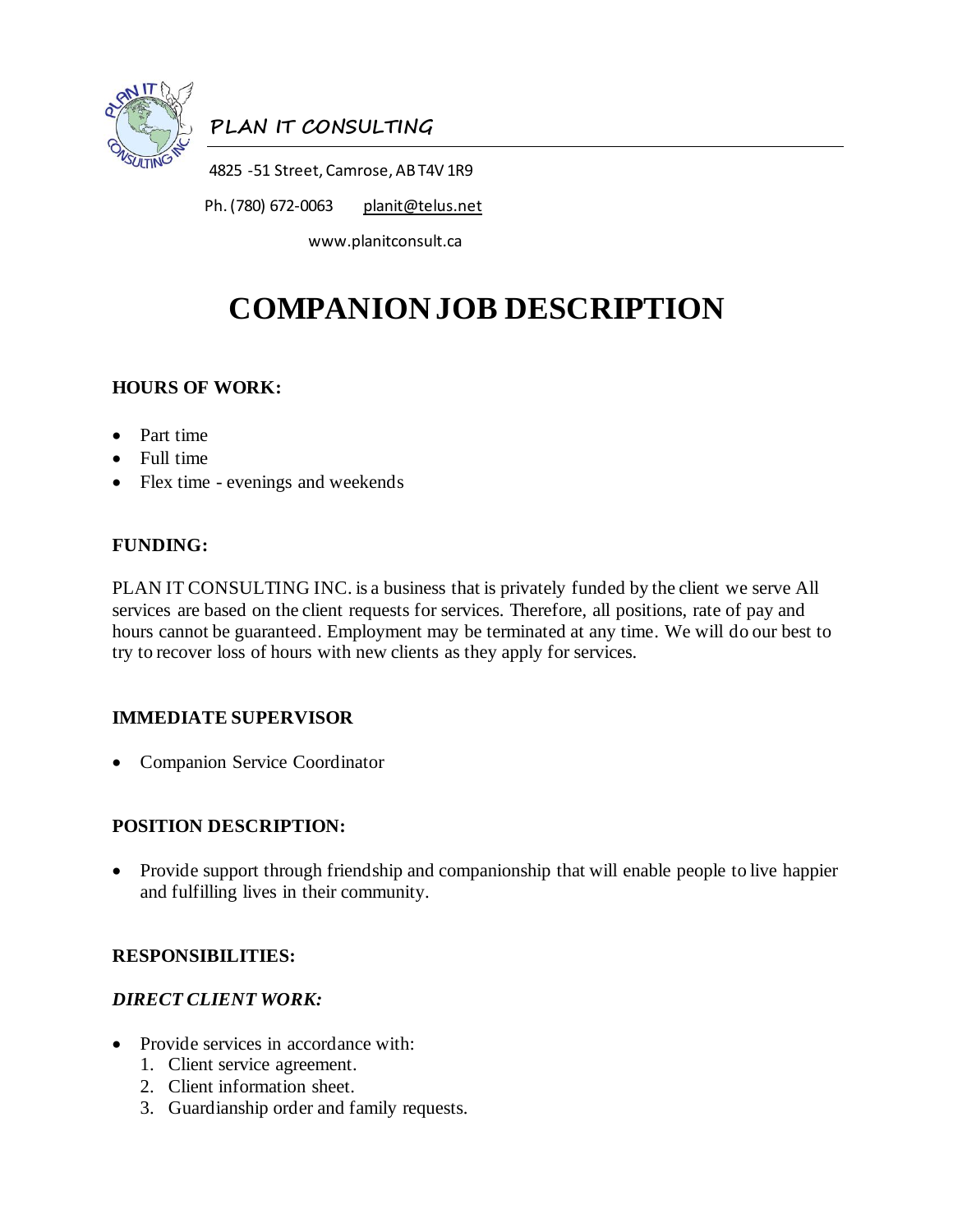- Provide services that are client focused, creative, flexible, and responsive to client needs, age appropriate, and respectful of client choice.
- To conduct services in a positive and professional manner.
- Adhere to facility rules, regulations, and protocol as applicable:
	- 1. Not to feed clients that resides in Bethany Group facilities unless you have completed their feeding course.
	- 2. Notify personnel if return time is delayed.
	- 3. Notify personnel if there is any change in scheduled visits.
	- 4. Notify personnel of any concerns of client needs that may arise i.e. illness.
	- 5. Conduct services in a manner that is respectful to the facility and it's personal.
- Provide services within the parameters outlined in PLAN IT CONSULTING INC.'s liability insurance. Insurance does not cover:
	- 1. Medication administration/ medical procedures.
	- 2. Client lifts.
	- 3. Employees consuming alcohol.
	- 4. Employees working when their requirements are invalid.
	- 5. Employees working with clients that do not have a signed and valid client service agreement.
- Companions are prohibited from smoking while on the job. Companion can take a break without pay from their work and smoke in a designated smoking area.
- Cell phones are only permitted in the event of an emergency during time that you spend with your clients. Please either turn phones off or on vibrate/ silent when working with clients.
- Companions shall solely represent PLAN IT CONSULTING INC. while on the job. It is a conflict of interest to accept private business or to volunteer for a client/ organization while working for PLAN IT CONSULTING INC.
- Client services may include, but are not limited to:
	- 1. Support with shopping.
	- 2. Accessing community services i.e. Doctor.
	- 3. Accessing community events i.e. parade, church.
	- 4. Recreation/ leisure activities i.e. fishing, movies, library.
	- 5. Pre-approved out of town trips.
	- 6. Going out for coffee or lunch.
	- 7. Leisure activities in the home.
	- 8. Visiting.
	- 9. Social activities with others.
	- 10. In home support/ housekeeping.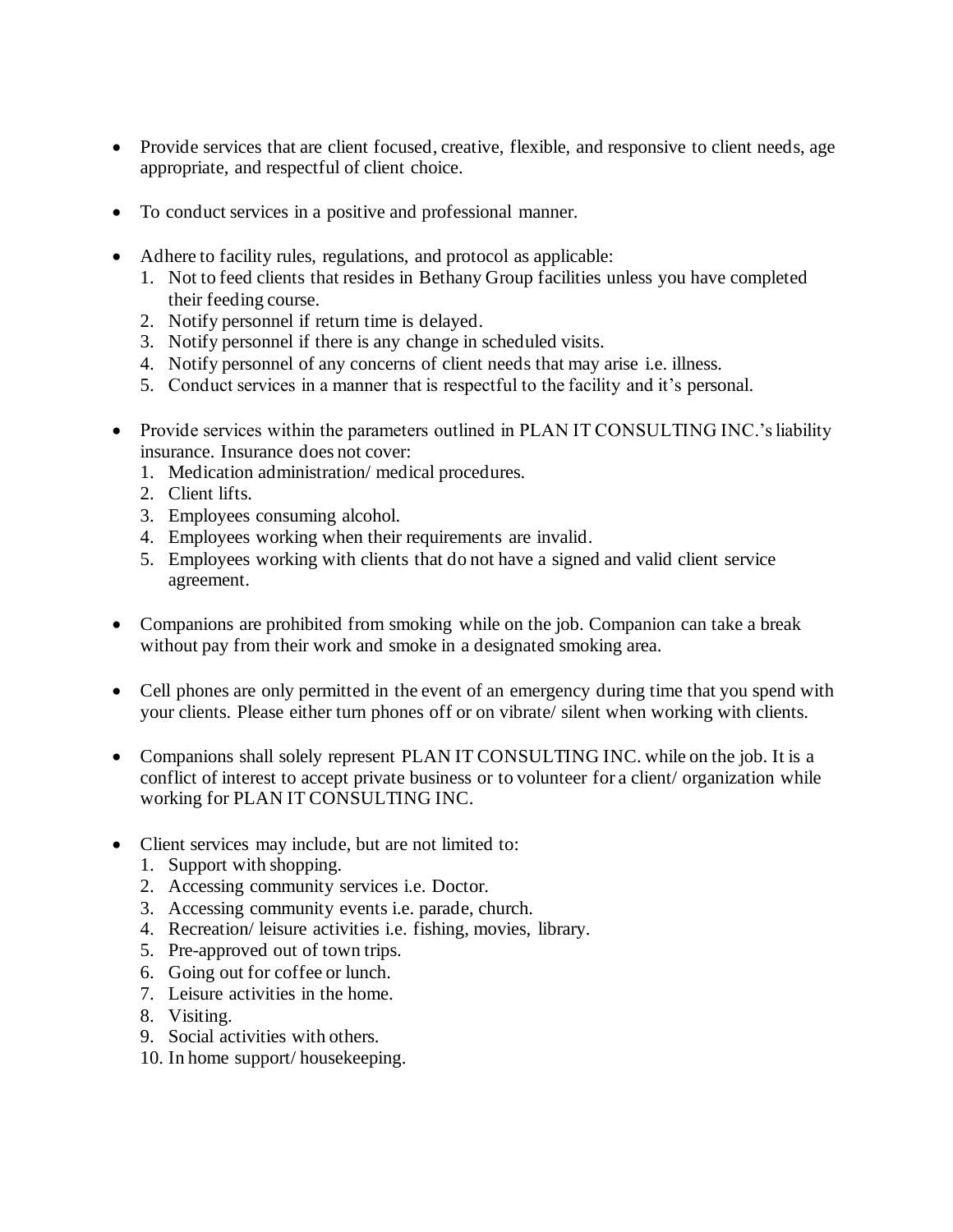- Ensure that clients get out in their community on a regular basis unless client prefers services to be limited to their home.
- To effectively manage a caseload and to notify the Companion Service Coordinator if you are unable to meet the requirements of this position.
- To not accept any payment or gifts from clients nor their families.
- Companions shall not store the personal belongings of clients in their vehicles nor in their homes.

#### **ADMINISTRATION:**

- Maintain the following paperwork and submit it to the Plan It Consulting Office by 10:00 am on the first day of each month:
	- 1. Client involvement hours
	- 2. Time Sheet
	- 3. Monthly Calendar

#### **COMMUNICATION/ TEAMWORK:**

- To work respectively with team members.
- To participate in monthly updates with the Companion Service Coordinator.
- To ensure all information regarding the client and their services is confidential.
- To ensure that appropriate measures are taken to deal with an emergency and notify the Companion Service Coordinator immediately.
- To inform the Companion Service Coordinator of any guardian contact.
- To report any concerns and request support and guidance from the Companion Service Coordinator as needed.
- To provide Companion Service Coordinator with feedback and suggestions for service.
- To participate in client planning meetings as requested by the Companion Service Coordinator.
- To update client information sheets and to submit any changes on the monthly calendar to the Companion Service Coordinator. Updated client information sheet must be handed into the office immediately if no longer working with that client.